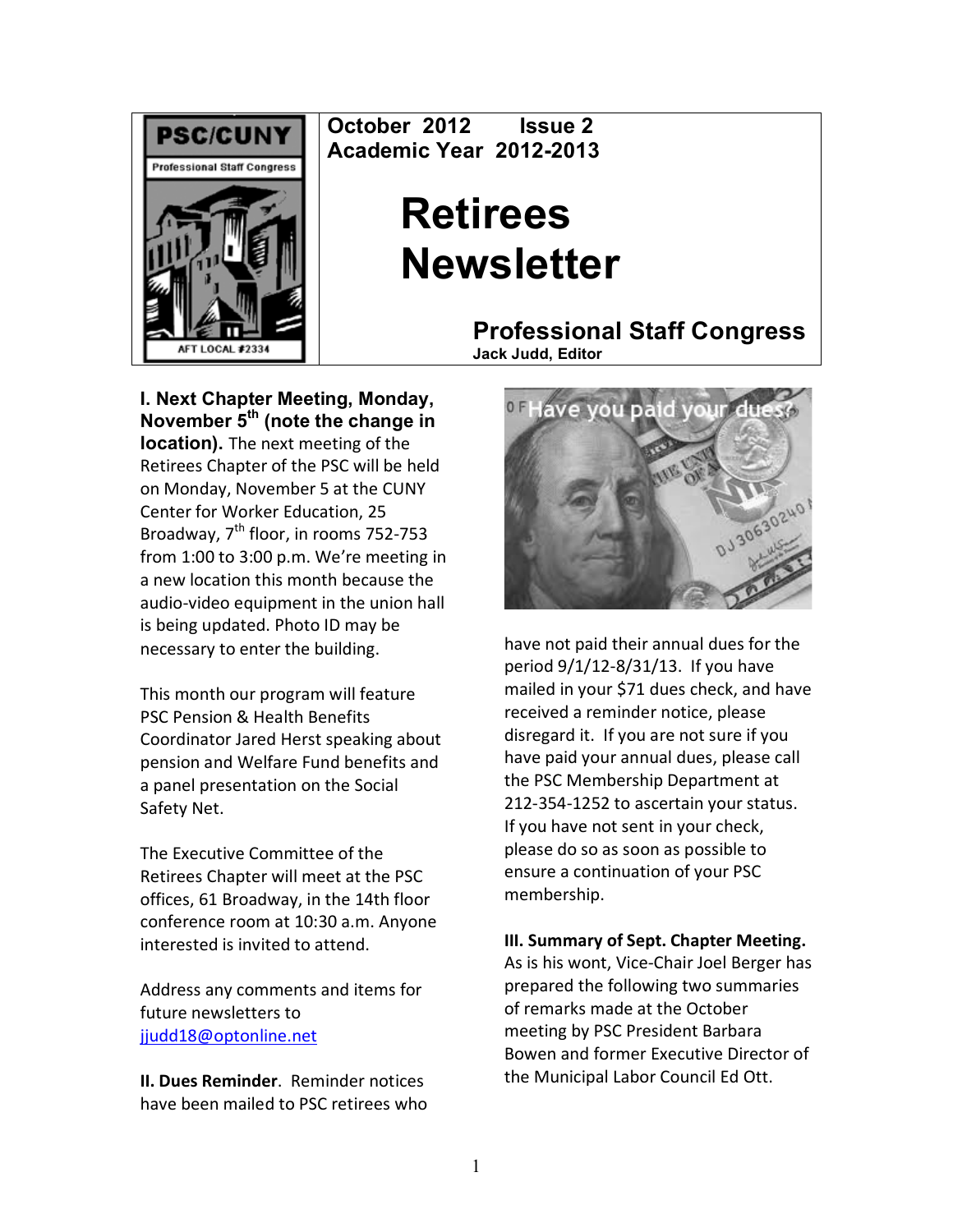# **ADJUNCT'HEALTH'CARE'VICTORY'AND' CONTINUING'CHALLENGES'SHAPE'THE' NEW'ACADEMIC'YEAR**

President Barbara Bowen began her annual "State of the Union" address to the chapter by stating that PSC and CUNY have developed a proposal for providing sustainable funding of coverage for eligible adjuncts through an existing public-employee health plan. The appropriate public agencies are currently reviewing the proposal. The Welfare Trustees have extended the current adjunct health insurance benefit until October 31, 2012 to allow time to finalize the agreement.



As the Fall 2011 PSC poster implored, CUNY has "done the right thing."

She also described how the Affordable Healthcare Act affects the Welfare Fund, and explained that prescription drug costs are a large part of fund expenses.

Barbara noted that our in-service brothers and sisters have been working without a contract for two years. There has been no economic offer from CUNY. Whether to demand an offer at this current time is being assessed by the

bargaining committee. The offer we receive is influenced by the economics of the contracts settled by the City and State. Two of the largest public employee unions in the state agreed to offers that included salary rate increases of zero, zero, zero and two percent. Those contracts also contained unpaid furloughs and increased employee contributions to health care. The PSC rejects the notion that such economic austerity is the only possibility. Meanwhile, however, the PSC and CUNY have made progress in informal talks on several issues.

"While all of that is going on—and we have plenty to struggle with CUNY about—along comes Pathways, CUNY managements' plan to change the general education curriculum," she said. The Pathways framework was passed by the CUNY Trustees in June, 2011, over the objections of the PSC and the Faculty Senate. Since then, over 100 resolutions opposing Pathways have been passed by faculty groups. Connecting the Pathways struggle with the Chicago teacher's strike and their opposition to standardized teaching through testing, Barbara said, "We are fighting for the soul of public higher education." She continued by pointing out that "Pathways is not unique to CUNY; it is part of an agenda to change higher education. Even the name "Pathways" is not original. It appears in documents from the Lumina Foundation, whose endowment comes from profits from the student loan industry." CUNY's primary focus is a streamlined curriculum, not a better transfer process.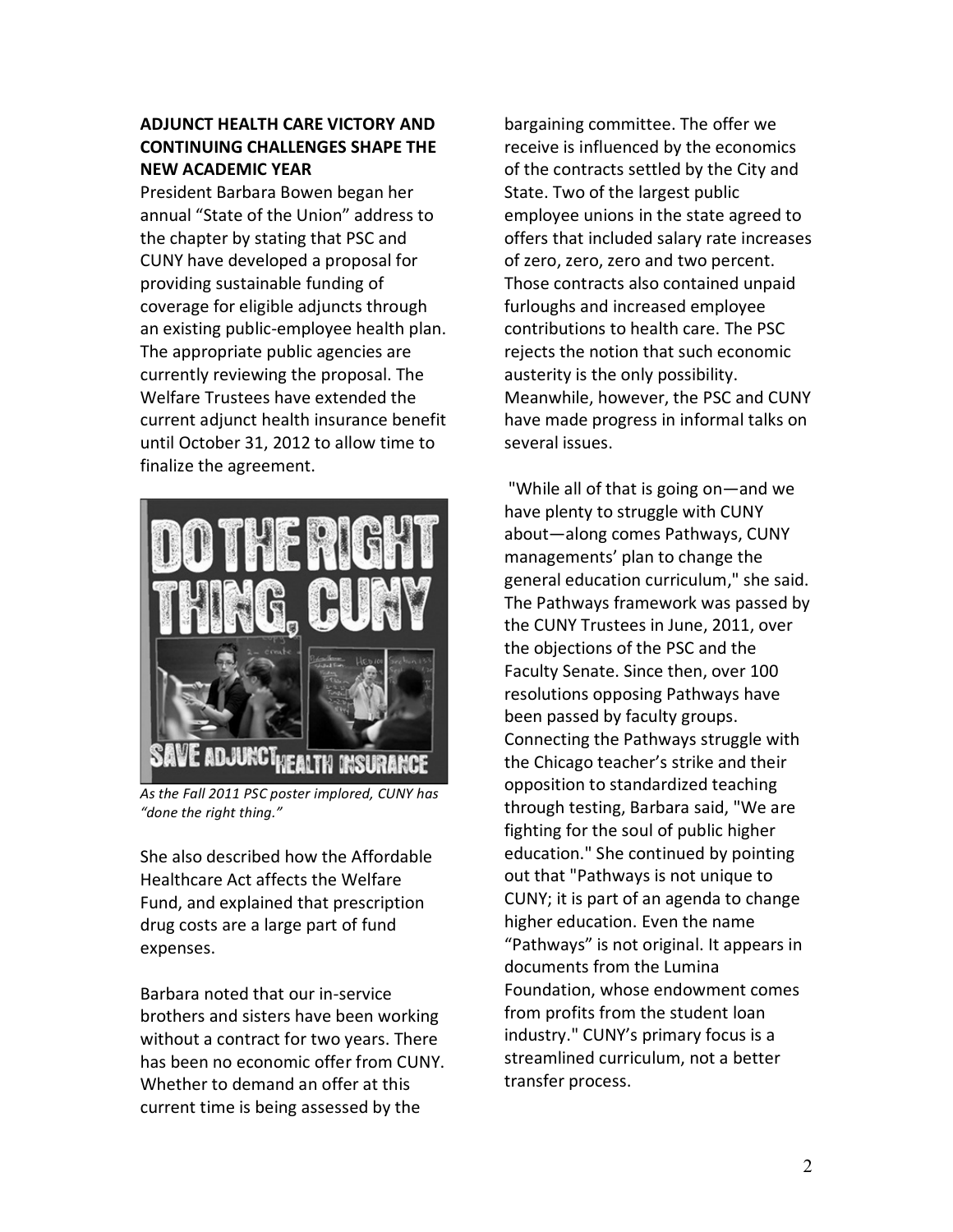Barbara outlined the arguments contained in the joint PSC and Faculty Senate lawsuits opposing Pathways, and described the actions faculty are taking on campus to repeal and replace Pathways. When the English department faculty at Queensborough Community College voted not to reduce the number of credit hours of their basic Composition course from four credit hours to three hours, their provost threatened the non-reappointment of all adjuncts in the department and called into question the reappointment of the department's untenured full-time faculty. Barbara will continue to lead the PSC in opposition to a "rationed, austerity education for the students we teach." The union will also vigorously push back against efforts to "break faculty governance."

# **WORKING PEOPLE FACE MOST IMPORTANT ELECTION IN DECADES**

Ed Ott, former executive director of the Municipal Labor Council, and now distinguished lecturer in CUNY, has followed election campaigns ever since he was ten years old. He believes, "This particular election, for working people, is the most important in my lifetime $$ and probably the most important since the congressional elections after Roosevelt was first elected." Expanding on that theme, Ed reviewed the progress that working people have achieved through their unions since the New Deal and the recent setbacks in various states around the country. He described the effort to isolate public employees, and stated, "Losing this election—the implications will be clear—things like collective bargaining

could get knocked back, not only in the public sector, but also in the private sector. The experience in Wisconsin is a "dress rehearsal for what goes forward, if we lose this election." Organized labor is fully engaged in this election, but must overcome efforts to suppress the vote. Labor also has to counteract massive amounts of opposition PAC money. Union strength may be decisive in reelecting Obama.



However, Ed observes, "What is not clear, at all, is what happens if we win." Obama may continue to be President, but the House will probably remain under Republican control, and the Senate has a 50-50 chance of staying in Democratic hands. So "this thrust to dismantle everything that we built will continue." The position of unions must evolve from a defensive stand of protecting "what we have," to a vigorous pursuit of "what we want." The Democrats have practiced "aggressive indifference" since Jimmy Carter, with many legislative efforts failing for lack of Democratic leadership. Now some Democrats are putting Social Security and Medicare on the table. "We have to get tougher. Labor has to become more